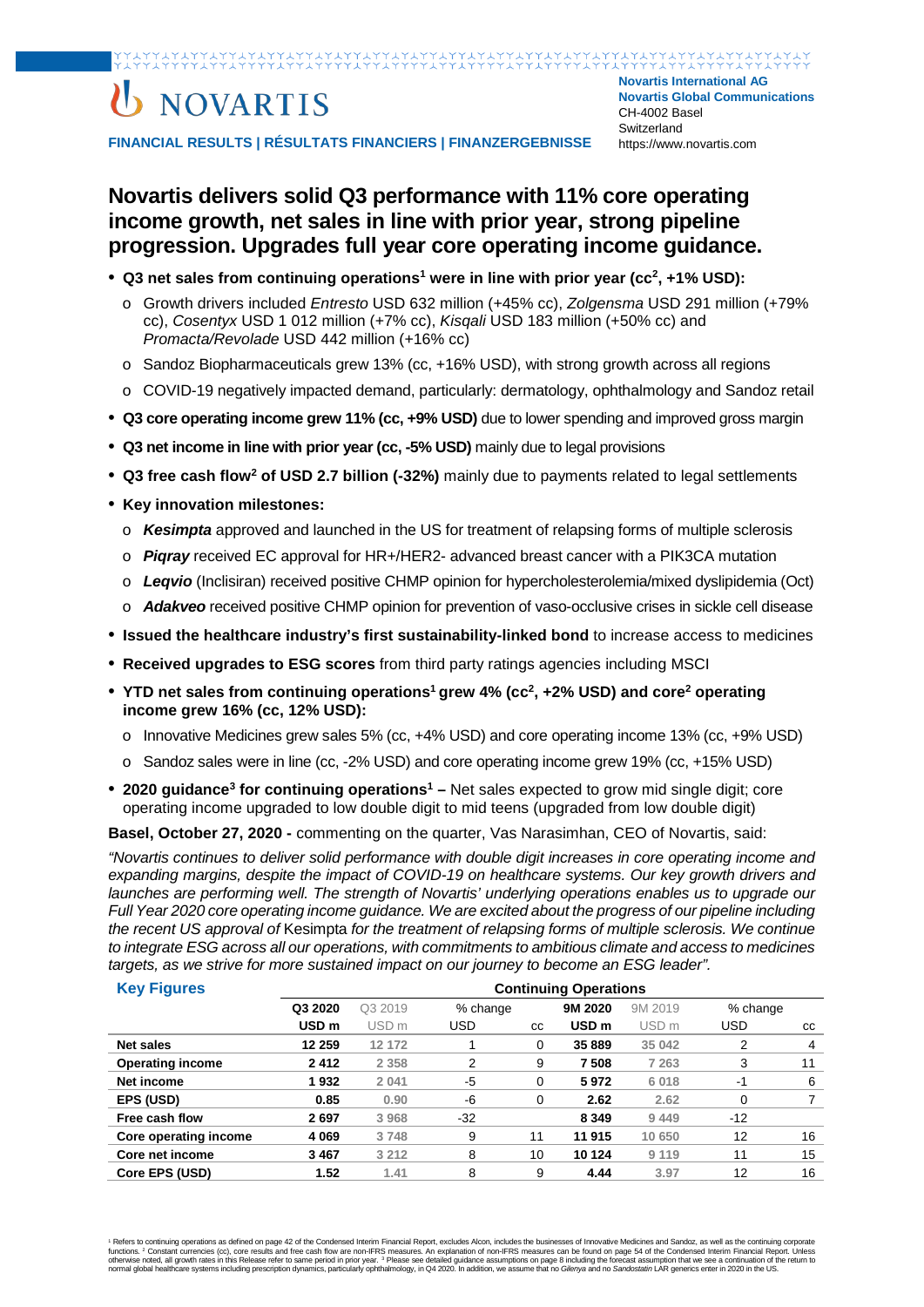#### **COVID-19 update**

The COVID-19 situation continues to evolve and is taking differing courses across the multitude of geographies that Novartis operates in. We continue to take strong actions to help address the pandemic. Our primary concerns remain the health and safety of our associates and patients.

During the third quarter, overall market conditions have been recovering, though COVID-19 continues to weigh on certain therapeutic areas, most notably in dermatology, ophthalmology and the Sandoz retail business. Our operations remain stable and cash collections continue to be according to our normal trade terms, with days sales outstanding at normal levels. Novartis remains well positioned to meet its ongoing financial obligations and has sufficient liquidity to support our normal business activities. At present, drug development operations are continuing with manageable disruptions (please see Innovation Review Section of the Condensed Interim Financial Report for further information), with our range of digital technologies allowing us to proactively manage our clinical trials portfolio and rapidly mitigate any disruptions.

Novartis continues to work closely with third parties to fight the COVID-19 pandemic. In September, we announced a collaboration with the African Union to facilitate the supply of COVID-19 related medicines – with a portfolio of 15 Novartis generic and over-the-counter medicines being offered at zero-profit to 55 African and 15 CARICOM eligible countries.

### **Financials**

In order to comply with International Financial Reporting Standards (IFRS), Novartis has separated the Group's reported financial data into "continuing" and "discontinued" operations. The results of the Alcon business in 2019 are reported as discontinued operations. See page 42 and Notes 2, 3 and 10 in the Condensed Interim Financial Report for a full explanation.

The commentary below focuses on continuing operations including the businesses of Innovative Medicines and Sandoz, as well as the continuing Corporate functions. We also provide information on discontinued operations.

#### **Continuing operations third quarter**

Net sales were USD 12.3 billion (+1%, 0% cc) in the third quarter driven by volume growth of 7 percentage points, offset by price erosion of 4 percentage points and the negative impact from generic competition of 3 percentage points.

Operating income was USD 2.4 billion (+2%, +9% cc) mainly due to lower spending, improved gross margin and gains on financial assets, partly offset by higher legal charges.

Net income was USD 1.9 billion (-5%, 0% cc) as higher operating income was offset by a higher tax rate. EPS was USD 0.85 (-6%, 0% cc), in line with net income.

Core operating income was USD 4.1 billion (+9%, +11% cc) due to lower spending and improved gross margin. Core operating income margin was 33.2% of net sales, increasing by 2.4 percentage points (+3.2 percentage points cc).

Core net income was USD 3.5 billion (+8%, +10% cc) mainly driven by growth in core operating income. Core EPS was USD 1.52 (+8%, +9% cc), in line with core net income.

Free cash flow from continuing operations amounted to USD 2.7 billion (-32%) compared to USD 4.0 billion in the prior year quarter. This decrease was due to lower cash flows from operating activities, including higher payments related to legal settlements.

**Innovative Medicines** net sales were USD 9.8 billion (+2%, +1% cc) with volume contributing 9 percentage points to growth, pricing had a negative impact of 5 percentage points and generic competition had a negative impact of 3 percentage points mainly due to *Afinitor* and *Exjade*. Pharmaceuticals BU sales grew 2% (cc) driven by strong growth from *Entresto*, *Cosentyx* and *Zolgensma*. Growth was partly offset by declines in Established Medicines and ophthalmology brands. Oncology BU sales were broadly in line with prior year (-1% cc). Strong performance of *Kisqali*, *Promacta/Revolade*, *Jakavi*, *Tafinlar + Mekinist* and *Piqray* was offset by generic competition for *Afinitor* and *Exjade*. The COVID-19 pandemic continued to negatively impact dermatology and ophthalmology.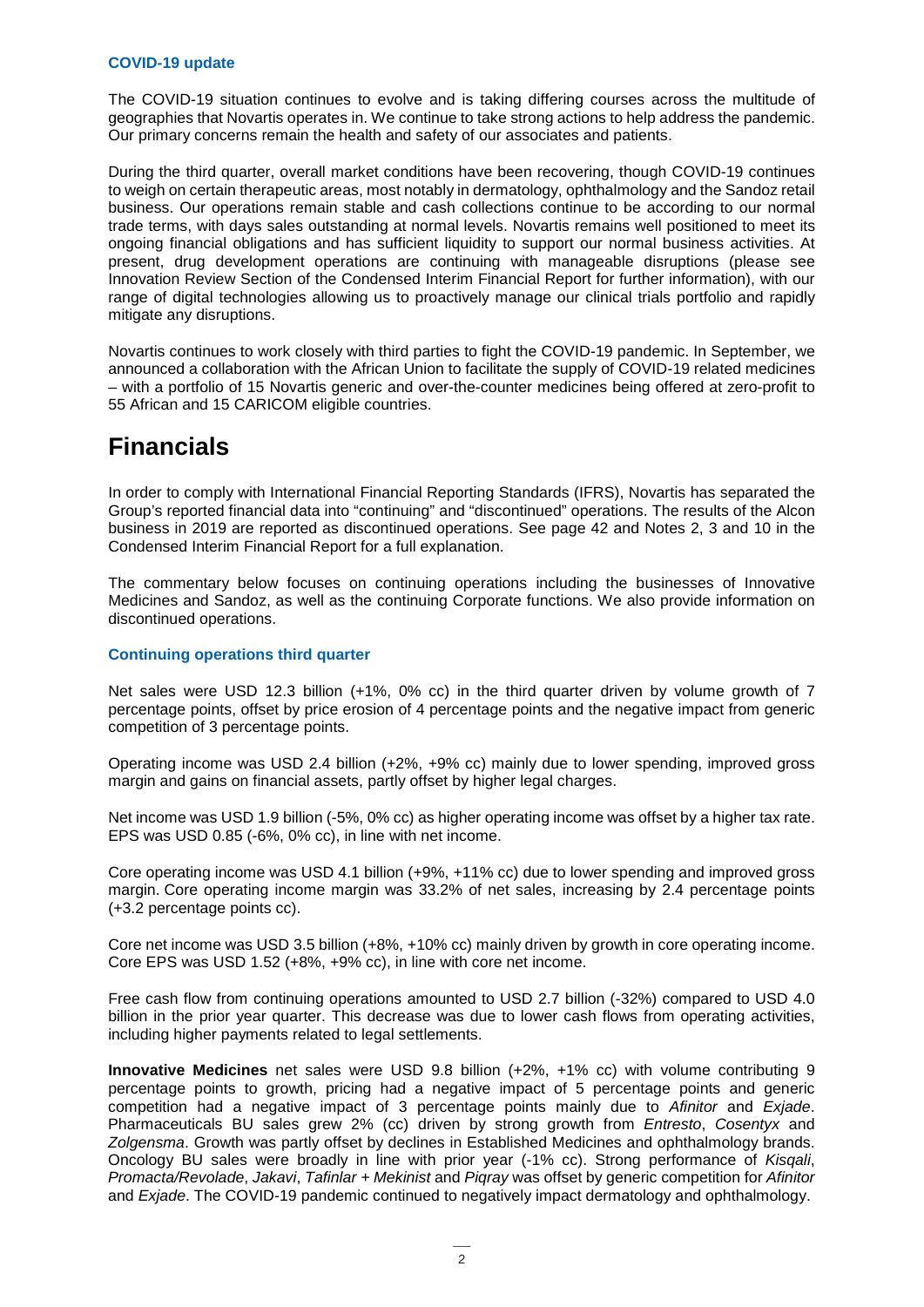**Sandoz** net sales were USD 2.4 billion (-2%, -3% cc) with a volume decline of 1 percentage point (cc) impacted by ongoing disruptions to HCP practices due to COVID-19, which limited patient access to treatments for our retail business. There was a negative price effect of 2 percentage points (cc), despite the benefit from off-contract sales and favorable revenue deduction adjustments. The decline was partly offset by global sales of Biopharmaceuticals, growing 13% (cc), with strong growth across all regions.

#### **Continuing operations nine months**

Net sales were USD 35.9 billion (+2%, +4% cc) in the first nine months mainly driven by *Entresto, Zolgensma* and *Cosentyx*. Volume contributed 9 percentage points to sales growth, partly offset by price erosion of 3 percentage points and the negative impact from generic competition of 2 percentage points.

Operating income was USD 7.5 billion (+3%, +11% cc) mainly driven by sales growth, improved gross margin and lower spending, partly offset by higher amortization and lower divestment gains.

Net income was USD 6.0 billion (-1%, +6% cc) as higher operating income was offset by a higher tax rate. EPS was USD 2.62 (0%, +7% cc), growing faster than net income and benefiting from lower weighted average number of shares outstanding.

Core operating income was USD 11.9 billion (+12%, +16% cc) mainly driven by higher sales and improved gross margin. Core operating income margin was 33.2% of net sales, increasing by 2.8 percentage points (+3.6 percentage points cc).

Core net income was USD 10.1 billion (+11%, +15% cc) mainly driven by growth in core operating income. Core EPS was USD 4.44 (+12%, +16% cc), growing faster than core net income benefiting from lower weighted average number of shares outstanding.

Free cash flow from continuing operations amounted to USD 8.3 billion (-12%) compared to USD 9.4 billion in the prior year period, primarily as higher operating income adjusted for non-cash items was more than offset by payments related to legal settlements and lower divestment proceeds.

**Innovative Medicines** net sales were USD 28.8 billion (+4%, +5% cc) with volume contributing 12 percentage points to growth, pricing a negative 4 percentage points and generic competition had a negative impact of 3 percentage points. Pharmaceuticals BU grew 6% (cc) driven by *Entresto* (+48% cc), *Zolgensma* (reaching USD 0.7 billion) and *Cosentyx* (+12% cc). Growth was partly offset by declines in *Lucentis* and other ophthalmology products, primarily driven by lower demand due to COVID-19. Oncology BU grew 4% (cc) driven by *Promacta/Revolade* (+24% cc), *Kisqali* (+59% cc) and *Piqray* (reaching USD 0.2 billion).

**Sandoz** net sales were USD 7.1 billion (-2%, 0% cc) as volume growth of 2 percentage points (cc) was impacted by ongoing disruptions to HCP practices due to COVID-19, which limited patient access to treatments for our retail business. There was a negative price effect of 2 percentage points (cc), despite the benefit from off-contract sales and favorable revenue deduction adjustments. Sales in Europe grew 2% (cc), while sales in the US declined 14%, driven by oral solids. Global sales of Biopharmaceuticals grew 20% (cc) to USD 1.4 billion, with strong growth across all regions.

#### **Discontinued operations**

Discontinued operations include the business of Alcon and certain corporate costs directly attributable to Alcon up to the spin-off date. As the Alcon spin-off was completed on April 9, 2019, the first nine months of the prior year included three months of operating results of the divested business.

In the first nine months of 2020, there were no activities related to discontinued operations. In the first nine months of 2019, discontinued operations net sales were USD 1.8 billion, operating income amounted to USD 71 million and net income from discontinued operations was USD 4.6 billion, including the non-taxable non-cash net gain on distribution of Alcon Inc. to Novartis AG shareholders which amounted to USD 4.7 billion. For further details see Note 2 "Distribution of Alcon Inc. to Novartis AG shareholders", Note 3 "Significant transactions – Completion of the spin-off of the Alcon business through a dividend in kind distribution to Novartis AG shareholders" and Note 10 "Discontinued operations".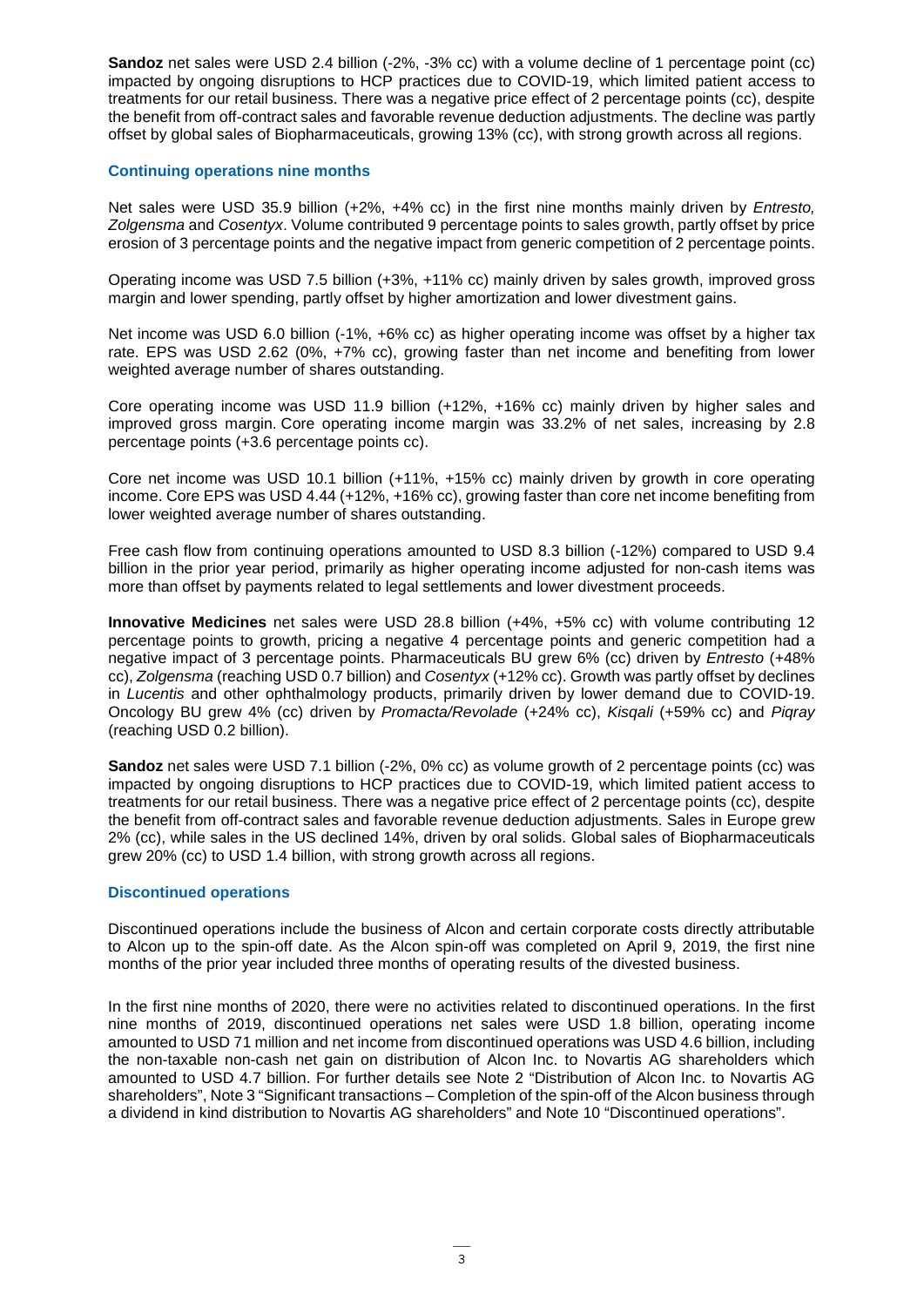#### **Total Group nine months**

For the total Group, net income amounted to USD 6.0 billion compared to USD 10.6 billion in the prior year, including the non-taxable non-cash net gain on distribution of Alcon Inc. Basic earnings per share was USD 2.62 compared to USD 4.62 in prior year. Cash flow from operating activities for the total Group amounted to USD 9.6 billion and free cash flow to USD 8.3 billion.

#### **Key growth drivers**

Underpinning our financial results in the quarter is a continued focus on key growth drivers (ranked in order of contribution to Q3 growth) including:

| <b>Entresto</b>                    | (USD 632 million, +45% cc) sustained strong growth with increased patient share across<br>markets, driven by demand as the essential first choice therapy for rEF heart failure.                                                                 |
|------------------------------------|--------------------------------------------------------------------------------------------------------------------------------------------------------------------------------------------------------------------------------------------------|
| <b>Zolgensma</b>                   | (USD 291 million, +79% cc) delivered significant growth. Contributing factors included<br>geographic expansion outside the US and increased newborn screening in the US.                                                                         |
| Cosentyx                           | (USD 1 012 million, +7% cc) saw continued growth despite lower new patient starts<br>across the market in dermatology and rheumatology due to COVID-19.                                                                                          |
| Kisgali                            | (USD 183 million, +50% cc) continued strong growth across all geographies,<br>benefiting from the ongoing impact of positive overall survival data.                                                                                              |
| Promacta/Revolade                  | (USD 442 million, +16% cc) grew across all regions, driven by increased use in<br>chronic immune thrombocytopenia and as first-line treatment for severe aplastic<br>anemia in the US.                                                           |
| <b>Beovu</b>                       | (USD 51 million) launch roll-out continued, with approval now in more than 45<br>countries.                                                                                                                                                      |
| Jakavi                             | (USD 335 million, +18% cc) growth was driven by strong demand in the<br>myelofibrosis and polycythemia vera indications.                                                                                                                         |
| <b>Tafinlar + Mekinist</b>         | (USD 397 million, +14% cc), continued to show solid growth driven by demand in<br>adjuvant melanoma as well as NSCLC.                                                                                                                            |
| <b>Mayzent</b>                     | (USD 49 million) continued to grow steadily. Growth is driven by fulfilling an<br>important unmet need in patients showing signs of progression.                                                                                                 |
| <b>Pigray</b>                      | (USD 83 million, +95% cc) grew significantly in the US as the launch roll-out continued.                                                                                                                                                         |
| <b>Kymriah</b>                     | (USD 122 million, +51% cc) grew strongly in Europe, US and Japan. Coverage<br>continues to expand, with more than 260 qualified treatment centers and 26<br>countries having coverage for at least one indication.                               |
| Adakveo                            | (USD 35 million) US launch continues to progress well, with close to 100% brand<br>awareness among hematologists and expanding payer coverage decisions.                                                                                         |
| <b>Biopharmaceuticals</b>          | (USD 498 million, +13% cc) continued strong growth across all regions.                                                                                                                                                                           |
| <b>Emerging Growth</b><br>Markets* | Strong growth in China (+13% cc) to USD 667 million was offset by COVID-19<br>related declines in certain emerging markets. Overall, sales grew 4% (cc).<br>*All markets except the US, Canada, Western Europe, Japan, Australia and New Zealand |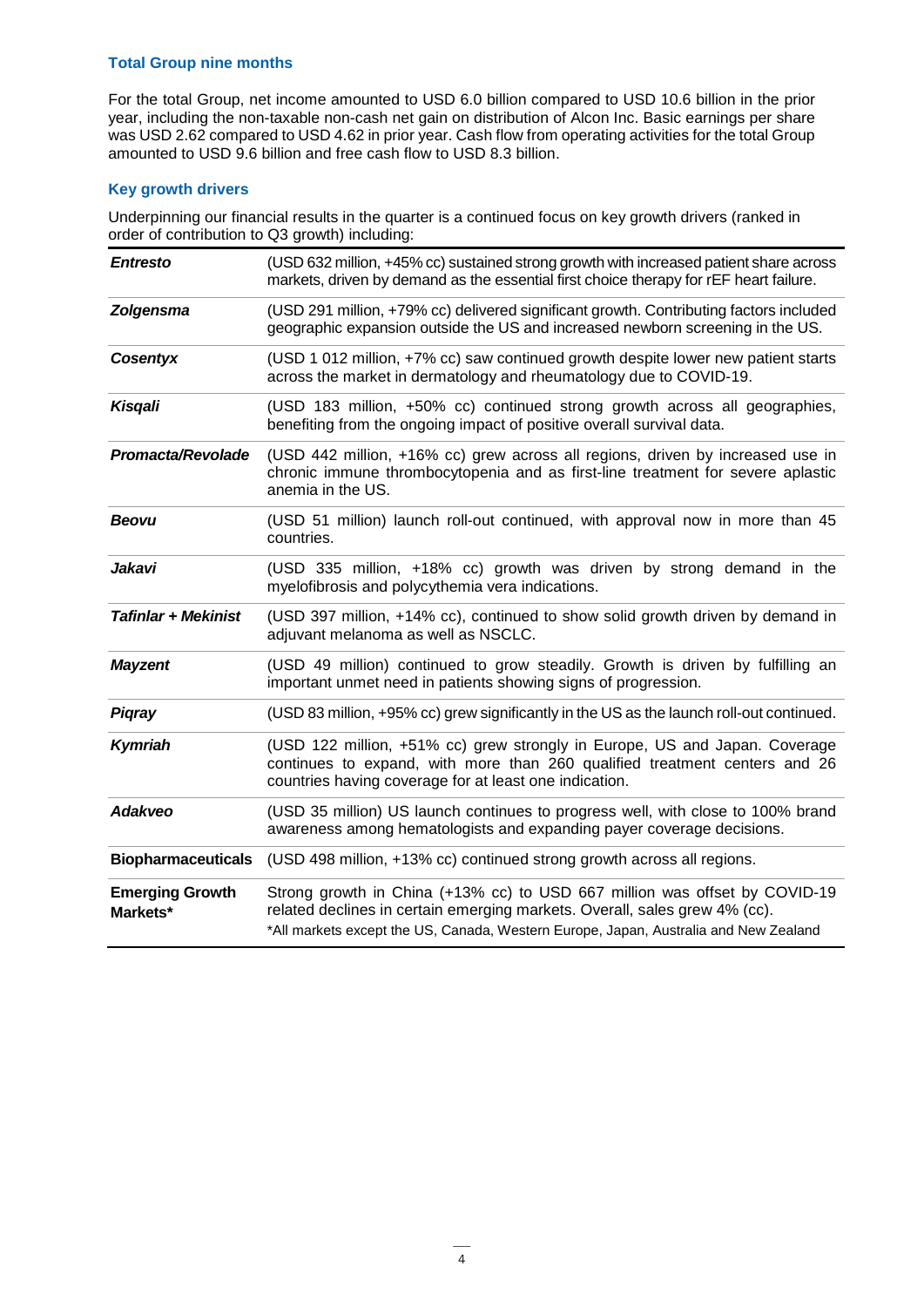#### **Net sales of the top 20 Innovative Medicines products in 2020**

|                       | Q3 2020          |                | % change        |                  | 9M 2020<br>% change |                |
|-----------------------|------------------|----------------|-----------------|------------------|---------------------|----------------|
|                       | USD <sub>m</sub> | <b>USD</b>     | cc              | USD <sub>m</sub> | <b>USD</b>          | cc             |
| Cosentyx              | 1 0 1 2          | 8              | $\overline{7}$  | 2886             | 12                  | 12             |
| Gilenya               | 733              | $-12$          | $-13$           | 2 2 4 3          | $-7$                | $-7$           |
| Entresto              | 632              | 47             | 45              | 1781             | 47                  | 48             |
| Tasigna               | 478              | $-2$           | $-2$            | 1 4 4 5          | 4                   | 5              |
| Lucentis              | 515              | 3              | $\Omega$        | 1 4 0 3          | $-11$               | $-10$          |
| Promacta/Revolade     | 442              | 16             | 16              | 1 2 6 7          | 22                  | 24             |
| Tafinlar + Mekinist   | 397              | 15             | 14              | 1 1 3 4          | 15                  | 17             |
| Sandostatin           | 361              | $-7$           | $-7$            | 1 0 7 6          | -9                  | -8             |
| Jakavi                | 335              | 20             | 18              | 963              | 17                  | 19             |
| Xolair                | 320              | $\overline{7}$ | $6\phantom{1}6$ | 916              | 5                   | $\overline{7}$ |
| Galvus Group          | 289              | $-10$          | -8              | 906              | $-5$                | $-2$           |
| Gleevec/Glivec        | 280              | $-13$          | $-13$           | 897              | $-6$                | $-4$           |
| Afinitor/Votubia      | 262              | $-35$          | $-34$           | 824              | $-30$               | $-29$          |
| Diovan Group          | 237              | $-7$           | -6              | 779              | $-2$                | $\mathbf{1}$   |
| Exforge Group         | 237              | $-5$           | $-5$            | 733              | $-6$                | $-3$           |
| Zolgensma             | 291              | 82             | 79              | 666              | nm                  | nm             |
| <b>Ilaris</b>         | 220              | 24             | 25              | 633              | 28                  | 30             |
| Kisqali               | 183              | 49             | 50              | 503              | 55                  | 59             |
| Exjade/Jadenu         | 162              | $-36$          | $-37$           | 497              | $-33$               | $-33$          |
| Votrient              | 160              | $-19$          | $-19$           | 488              | $-16$               | -14            |
| Top 20 products total | 7 546            | 3              | $\mathbf{2}$    | 22 040           | 5                   | 6              |

nm = not meaningful

# **R&D Update - key developments from the third quarter**

#### **New approvals and regulatory update**

| <b>Kesimpta</b><br>(Ofatumumab) | Received FDA approval as a subcutaneous injection for the treatment of relapsing<br>forms of multiple sclerosis (RMS), to include: clinically isolated syndrome, relapsing-<br>remitting disease and active secondary progressive disease. Kesimpta is the first<br>self-administered, targeted B-cell therapy for RMS patients.                         |
|---------------------------------|----------------------------------------------------------------------------------------------------------------------------------------------------------------------------------------------------------------------------------------------------------------------------------------------------------------------------------------------------------|
| <b>Piqray</b>                   | Received EC approval (in combination with fulvestrant) for the treatment of<br>HR+/HER2- advanced breast cancer with a PIK3CA mutation, after disease<br>progression following endocrine therapy as monotherapy. Approximately 40% of<br>HR+/HER2- advanced breast cancer patients have a PIK3CA mutation, which is<br>associated with a poor prognosis. |
| Leqvio<br>(Inclisiran)          | positive CHMP opinion for the treatment<br>Received<br>of adults<br>with<br>hypercholesterolemia or mixed dyslipidemia, marking an important milestone<br>towards it becoming potentially available in the EU.                                                                                                                                           |
| Cosentyx                        | Received EC approval for the treatment of moderate-to-severe plaque psoriasis in<br>children and adolescents aged 6 to <18 years.<br>Approved in Japan for non-radiographic axial spondyloarthritis.                                                                                                                                                     |
| <b>Xolair</b>                   | Received EC approval as an add-on therapy for the treatment of adults with severe<br>chronic rhinosinusitis with nasal polyps (CRSwNP).                                                                                                                                                                                                                  |
| <b>Enerzair Breezhaler</b>      | Received EC approval, including the first digital companion (sensor and app) that<br>can be prescribed alongside a treatment for uncontrolled asthma.<br>Received approval in Canada.                                                                                                                                                                    |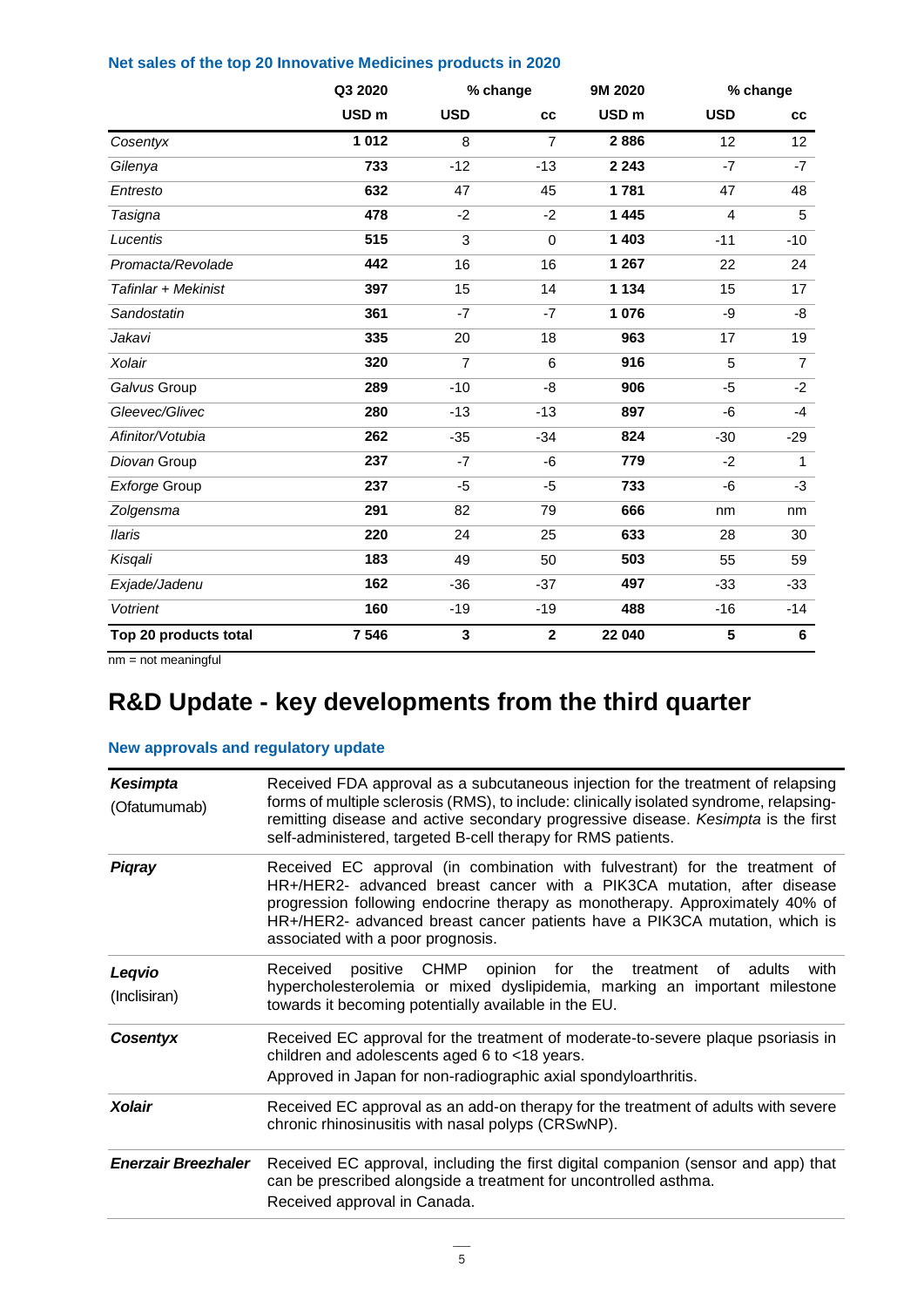| Adakveo                      | Received positive CHMP opinion for the prevention of recurrent vaso-occlusive<br>crises in patients with sickle cell disease. If approved, Adakveo would be the first<br>targeted sickle cell disease therapy available for use in Europe.                                                 |
|------------------------------|--------------------------------------------------------------------------------------------------------------------------------------------------------------------------------------------------------------------------------------------------------------------------------------------|
| <b>Beovu</b>                 | EMA approved a safety label update to include additional information regarding<br>retinal vasculitis and retinal vascular occlusion, helping guide physicians in their<br>treatment of wet AMD.                                                                                            |
| <b>AVXS-101 IT</b>           | FDA has acknowledged the potential of AVXS-101 IT and requested a pivotal<br>confirmatory study to supplement the existing STRONG data and further support the<br>regulatory submission for AVXS-101 IT.                                                                                   |
| Iptacopan<br>(LNP023)        | EMA granted PRIME designation for iptacopan in C3 glomerulopathy (C3G).<br>FDA and EMA have granted an orphan drug designation to iptacopan for the<br>treatment of C3G and paroxysmal nocturnal hemoglobinuria (PNH).                                                                     |
| <b>Branaplam</b><br>(LMI070) | FDA granted orphan drug designation for branaplam (LMI070) for the treatment of<br>Huntington's Disease. Branaplam is an orally administered, once weekly, small<br>molecule RNA splicing modulator that is currently under investigation for the<br>treatment of spinal muscular atrophy. |

### **Regulatory submissions and filings**

| Cosentyx                 | Submitted in the US for pediatric psoriasis indication.          |
|--------------------------|------------------------------------------------------------------|
| Kesimpta<br>(Ofatumumab) | Submitted in Japan for relapsing multiple sclerosis.             |
| Xolair                   | File accepted in the US for self-administered prefilled syringe. |

### **Results from ongoing trials and other highlights**

| <b>Asciminib</b><br>(ABL001) | Phase III ASCEMBL study met its primary endpoint of superiority in major<br>molecular response rate at 24 weeks for asciminib vs. bosutinib in patients with<br>chronic myeloid leukemia (CML) previously treated with two or more tyrosine-<br>kinase inhibitors. Asciminib is an investigational treatment specifically targeting<br>the ABL myristoyl pocket (STAMP).                                                                                                                                                                                                                                                                                                                                        |
|------------------------------|-----------------------------------------------------------------------------------------------------------------------------------------------------------------------------------------------------------------------------------------------------------------------------------------------------------------------------------------------------------------------------------------------------------------------------------------------------------------------------------------------------------------------------------------------------------------------------------------------------------------------------------------------------------------------------------------------------------------|
| <b>Beovu</b>                 | Phase III KITE study in diabetic macular edema (DME) met its primary endpoint,<br>with Beovu 6mg demonstrating non-inferiority to aflibercept 2mg in mean change<br>in best-corrected visual acuity at year one. In a secondary endpoint, Beovu<br>demonstrated superior improvement versus aflibercept in change of central<br>subfield thickness over the period of week 40 through week 52. More than half of<br>patients in the Beovu arm were maintained on a three-month dosing interval<br>through year one. Beovu demonstrated an overall well-tolerated safety profile<br>comparable to aflibercept; in addition the rate of intraocular inflammation was<br>equivalent between Beovu and aflibercept. |
| Jakavi                       | Phase III REACH3 study in chronic GvHD met its primary endpoint of<br>demonstrating superior overall response rate at week 24 in patients compared to<br>best available therapy. The study also met key secondary endpoints, significantly<br>improving failure-free survival and patient-reported symptoms.                                                                                                                                                                                                                                                                                                                                                                                                    |
| <b>Kymriah</b>               | Phase II ELARA trial met its primary endpoint (complete response rate) at the<br>interim analysis, demonstrating clinically meaningful benefit in patients with<br>relapsed or refractory follicular lymphoma. No new safety signals were observed.                                                                                                                                                                                                                                                                                                                                                                                                                                                             |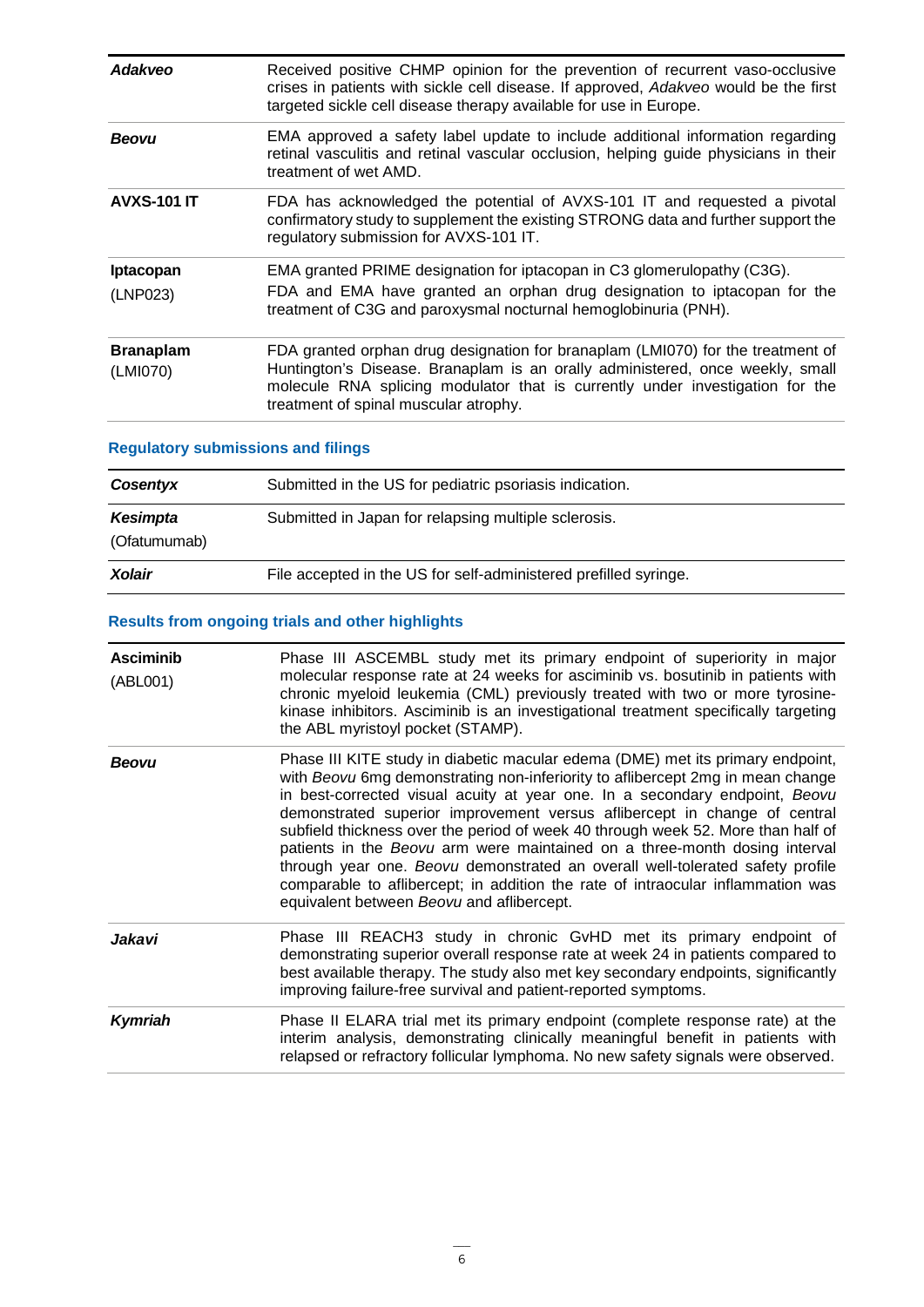| Iptacopan<br>(LNP023)                                                       | Data from two ongoing Phase II studies for iptacopan in PNH and C3G were<br>presented at the European Society for Blood and Marrow Transplantation and the<br>American Society of Nephrology, respectively.<br>In the PNH study, compared to baseline, iptacopan substantially improved<br>hematological response as add-on therapy to eculizumab, including a clinically<br>relevant increase of Hb by 2.87 g/dL (p<0.001) in the absence of red blood cell<br>transfusions. These effects were retained in the seven of ten patients who<br>discontinued eculizumab.<br>In the C3G study, iptacopan treatment led to a 49% reduction in urine<br>protein/creatinine ratio at week 12 when compared to baseline as well as<br>stabilization of renal function (assessed by estimated glomerular filtration rate).<br>In both studies iptacopan showed a favorable safety and tolerability profile. |
|-----------------------------------------------------------------------------|-----------------------------------------------------------------------------------------------------------------------------------------------------------------------------------------------------------------------------------------------------------------------------------------------------------------------------------------------------------------------------------------------------------------------------------------------------------------------------------------------------------------------------------------------------------------------------------------------------------------------------------------------------------------------------------------------------------------------------------------------------------------------------------------------------------------------------------------------------------------------------------------------------|
| <b>Zolgensma</b>                                                            | Phase III STR1VE-EU interim data, in SMA patients with more aggressive disease<br>at baseline, demonstrated significant therapeutic benefit, including prolonged<br>event-free survival, increased motor function and milestone achievement.                                                                                                                                                                                                                                                                                                                                                                                                                                                                                                                                                                                                                                                        |
| Legvio<br>(Inclisiran)                                                      | Pooled data from Phase III ORION-10 and -11 trials, presented at the European<br>Society of Cardiology, showed highly consistent efficacy in lowering low-density<br>lipoprotein cholesterol (LDL-C) with a safety and tolerability profile similar to<br>placebo.                                                                                                                                                                                                                                                                                                                                                                                                                                                                                                                                                                                                                                  |
| Kisqali                                                                     | Phase III NATALEE trial protocol was amended to increase the sample size (from<br>c.4000 patients to c.5000 patients). The final analysis (event-driven trial) is<br>expected for end 2022 and submission to occur in 2023.                                                                                                                                                                                                                                                                                                                                                                                                                                                                                                                                                                                                                                                                         |
| Spartalizumab<br>(PDR001)<br>combination with<br><b>Tafinlar + Mekinist</b> | The Phase III COMBI-i study did not meet its primary endpoint of investigator-<br>assessed progression-free survival for patients with advanced BRAF V600-<br>mutated melanoma. However, the study underscores the importance of Tafinlar +<br>Mekinist as an effective treatment option in such patients. Data from COMBI-i<br>show positive durable responses and PFS benefit for patients treated with Tafinlar<br>+ Mekinist in the comparator arm of the trial, despite the study not meeting the<br>primary endpoint.                                                                                                                                                                                                                                                                                                                                                                         |
| <b>Canakinumab</b>                                                          | The Phase III CANOPY-1 trial in patients with non-small cell lung cancer passed<br>the interim analysis; the study continues as planned.                                                                                                                                                                                                                                                                                                                                                                                                                                                                                                                                                                                                                                                                                                                                                            |

#### **ESG update**

ESG, a key strategic priority for the Novartis Board of Directors and Executive Committee, is integrated across Novartis operations. Novartis focuses on four strategic ESG pillars defined as material by stakeholders: Ethical Standards, Pricing and Access, Global Health Challenges and Corporate Citizenship. In each of these areas, the company has developed ambitious and challenging targets. These include addressing access and global health challenges, which are areas with the highest unmet need worldwide and where Novartis can have the greatest material ESG impact. Novartis is also reinforcing its ambition to be a healthcare industry leader in environmental sustainability, further strengthening its already ambitious target for carbon neutrality to include its entire supply chain by 2030. Novartis issued the healthcare industry's first sustainability linked bond demonstrating its commitment to wider society. Recent ESG rating agencies upgrades were based on recent settlements, strong governance including extensive ethics policies, leading programs to expand access to healthcare to people in resource-constrained settings and comprehensive employee engagement strategy relative to peers.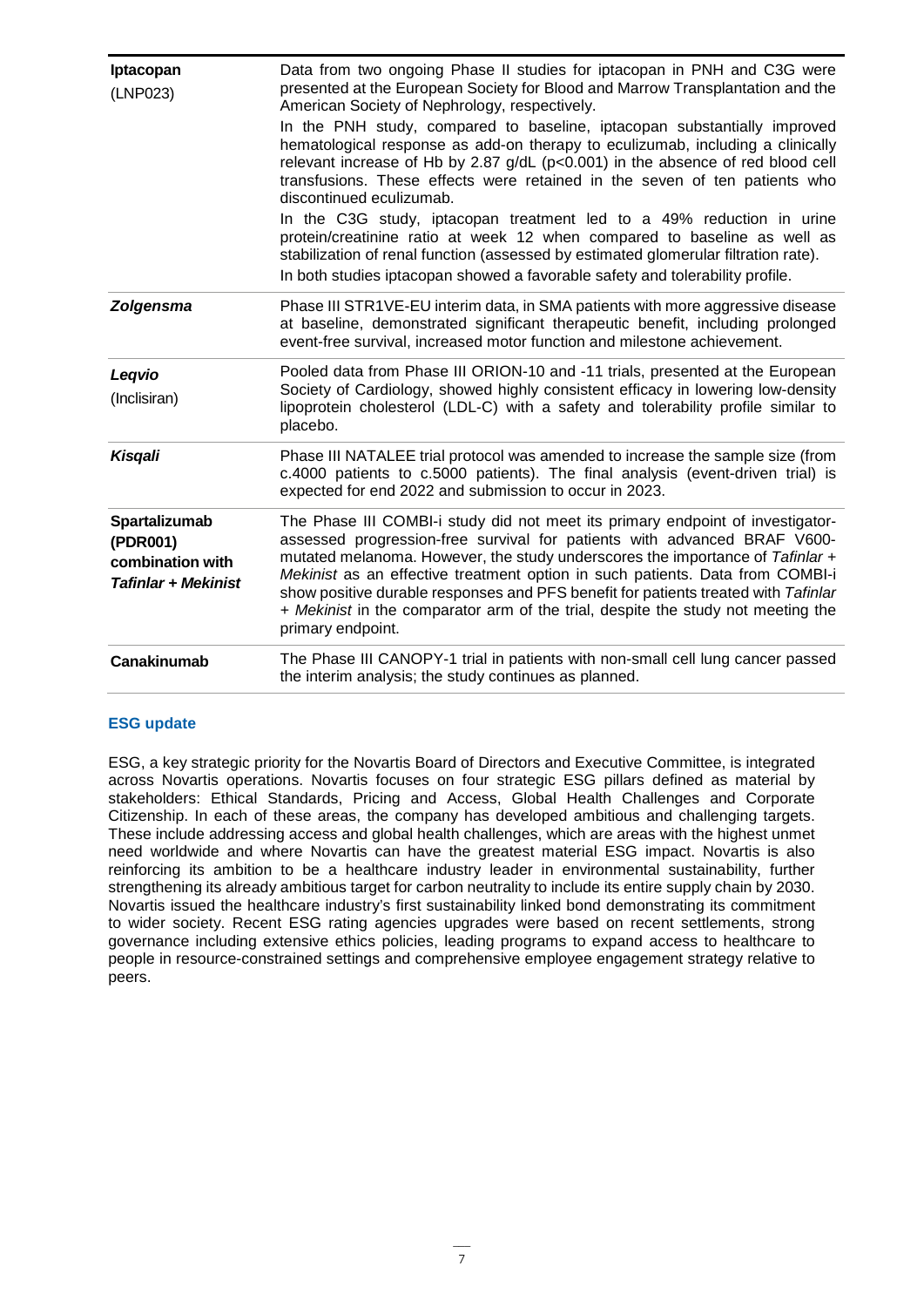# **Capital structure and net debt**

Retaining a good balance between investment in the business, a strong capital structure and attractive shareholder returns remains a priority.

During the first nine months of 2020, Novartis repurchased a total of 14.7 million shares for USD 1.3 billion on the SIX Swiss Exchange second trading line to mitigate dilution related to participation plans of associates. In addition, 1.6 million shares (USD 0.2 billion) were repurchased from associates. In the same period, 25.8 million shares (for an equity value of USD 1.4 billion) were delivered as a result of options exercised and share deliveries related to participation plans of associates. Consequently, the total number of shares outstanding increased by 9.5 million versus December 31, 2019. Novartis aims to offset the dilutive impact from equity based participation plans of associates over the remainder of the year. These treasury share transactions resulted in a decrease in equity of USD 0.1 billion and a net cash outflow of USD 0.2 billion including the benefit from option proceeds.

In the third quarter of 2020, Novartis issued the first healthcare industry sustainability-linked bond with a notional amount of EUR 1.85 billion (USD 2.2 billion) and a coupon of 0.00%, reinforcing its commitment to patient access.

As of September 30, 2020, the net debt increased to USD 25.4 billion compared to USD 15.9 billion at December 31, 2019. The increase was mainly driven by the acquisition of The Medicines Company for USD 9.6 billion and the USD 7.0 billion annual dividend payment, partly offset by USD 8.3 billion free cash flow during the first nine months of 2020.

As of Q3 2020, the long-term credit rating for the company is A1 with Moody's Investors Service and AAwith S&P Global Ratings.

The Group has not experienced liquidity or cash flow disruptions during the nine months of 2020 due to the COVID-19 pandemic. We believe that Novartis is well positioned to meet its ongoing financial obligations and has sufficient liquidity to support our normal business activities.

### **2020 Outlook**

Barring unforeseen events

| <b>Net Sales</b>                | Expected to grow mid single digit (cc)                                                           |  |  |  |  |  |
|---------------------------------|--------------------------------------------------------------------------------------------------|--|--|--|--|--|
|                                 | From a divisional perspective, we expect net sales performance (cc) in 2020 to be<br>as follows: |  |  |  |  |  |
|                                 | Innovative Medicines: expected to grow mid single digit                                          |  |  |  |  |  |
|                                 | Sandoz: expected to grow broadly in line with prior year, decreased from<br>low single digit     |  |  |  |  |  |
| <b>Core operating</b><br>income | <b>Expected to grow low double digit to mid teens (cc)</b> , upgraded from low<br>double digit   |  |  |  |  |  |

**Continuing operations** *(Excluding Alcon from both 2019 and 2020)*

Our guidance assumes that we see a continuation of the return to normal global healthcare systems including prescription dynamics, particularly ophthalmology, in Q4 2020. In addition, we assume that no *Gilenya* and no *Sandostatin* LAR generics enter in 2020 in the US.

#### **Foreign exchange impact**

If late-October exchange rates prevail for the remainder of 2020, the foreign exchange impact for the year would be negative 1 percentage points on net sales and negative 4 percentage points on core operating income. The estimated impact of exchange rates on our results is provided monthly on our website.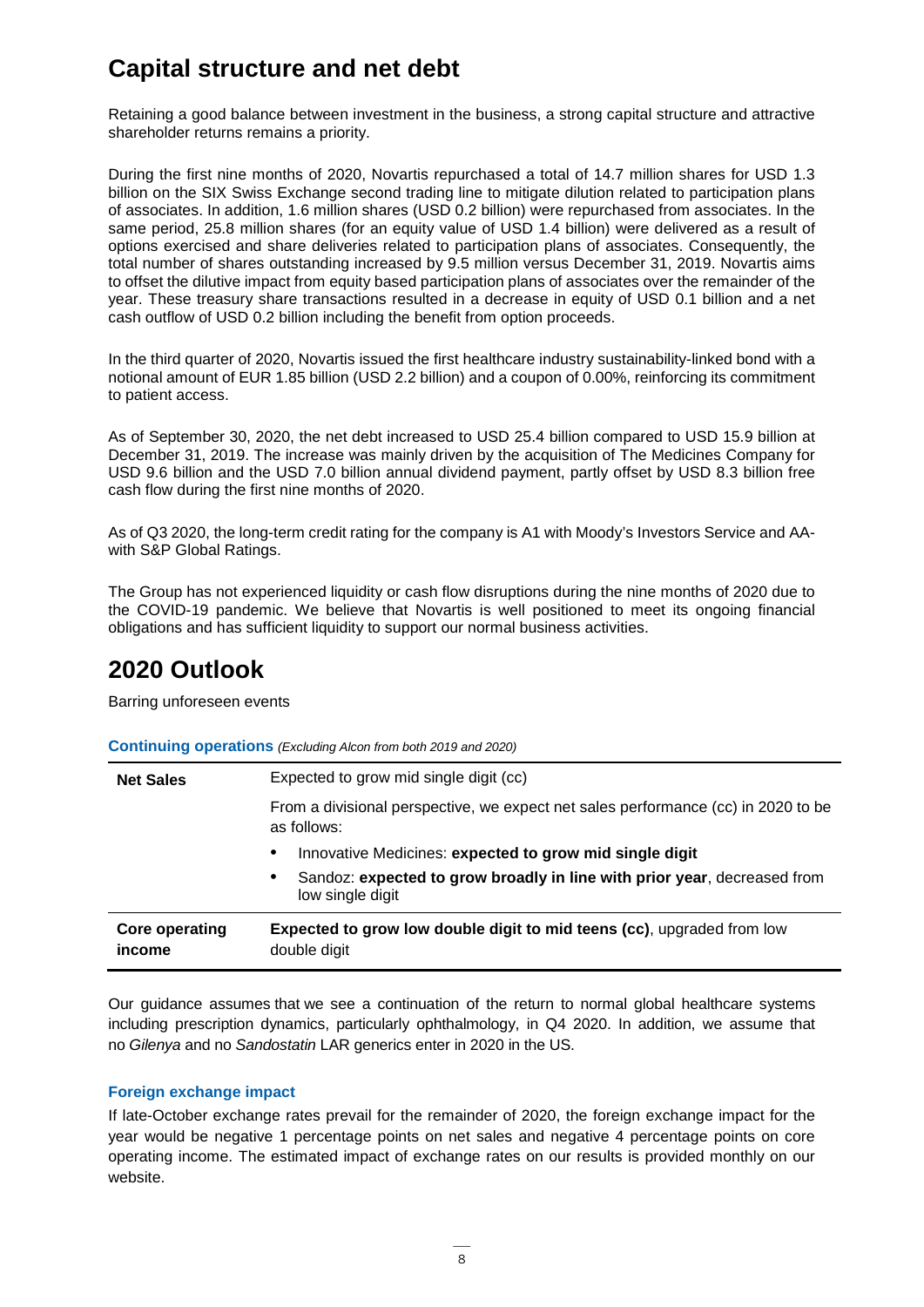# **Key Figures**

| Continuing operations <sup>1,2</sup> | Q3 2020          | Q3 2019          | % change   |      | 9M 2020          | 9M 2019          | % change    |              |
|--------------------------------------|------------------|------------------|------------|------|------------------|------------------|-------------|--------------|
|                                      | USD <sub>m</sub> | USD <sub>m</sub> | <b>USD</b> | cc   | USD <sub>m</sub> | USD <sub>m</sub> | <b>USD</b>  | cc           |
| <b>Net sales</b>                     | 12 259           | 12 172           | 1          | 0    | 35 889           | 35 042           | $\mathbf 2$ | 4            |
| <b>Operating income</b>              | 2412             | 2 3 5 8          | 2          | 9    | 7 508            | 7 2 6 3          | 3           | 11           |
| As a % of sales                      | 19.7             | 19.4             |            |      | 20.9             | 20.7             |             |              |
| Core operating income                | 4 0 6 9          | 3748             | 9          | 11   | 11 915           | 10 650           | 12          | 16           |
| As a % of sales                      | 33.2             | 30.8             |            |      | 33.2             | 30.4             |             |              |
| Net income                           | 1932             | 2 0 4 1          | -5         | 0    | 5972             | 6 0 18           | -1          | 6            |
| EPS (USD)                            | 0.85             | 0.90             | -6         | 0    | 2.62             | 2.62             | 0           | 7            |
| Core net income                      | 3467             | 3 2 1 2          | 8          | 10   | 10 124           | 9 1 1 9          | 11          | 15           |
| Core EPS (USD)                       | 1.52             | 1.41             | 8          | 9    | 4.44             | 3.97             | 12          | 16           |
| <b>Cash flows from</b>               |                  |                  |            |      |                  |                  |             |              |
| operating activities                 | 3 1 5 6          | 4562             | $-31$      |      | 9645             | 10 007           | -4          |              |
| Free cash flow                       | 2697             | 3 9 6 8          | $-32$      |      | 8 3 4 9          | 9 4 4 9          | $-12$       |              |
|                                      |                  |                  |            |      |                  |                  |             |              |
| <b>Innovative Medicines</b>          | Q3 2020          | Q3 2019          | % change   |      | 9M 2020          | 9M 2019          | % change    |              |
|                                      | USD <sub>m</sub> | USD <sub>m</sub> | USD        | cc   | USD <sub>m</sub> | USD <sub>m</sub> | USD         | СC           |
| <b>Net sales</b>                     | 9837             | 9688             | 2          | 1    | 28780            | 27 794           | 4           | 5            |
| <b>Operating income</b>              | 1998             | 2 4 0 4          | -17        | -11  | 6786             | 7 0 7 7          | -4          | $\mathbf{2}$ |
| As a % of sales                      | 20.3             | 24.8             |            |      | 23.6             | 25.5             |             |              |
| Core operating income                | 3525             | 3 3 0 0          | 7          | 9    | 10 433           | 9528             | 9           | 13           |
| As a % of sales                      | 35.8             | 34.1             |            |      | 36.3             | 34.3             |             |              |
|                                      |                  |                  |            |      |                  |                  |             |              |
| Sandoz                               | Q3 2020          | Q3 2019          | % change   |      | 9M 2020          | 9M 2019          | % change    |              |
|                                      | USD <sub>m</sub> | USD <sub>m</sub> | <b>USD</b> | cc   | USD <sub>m</sub> | USD <sub>m</sub> | <b>USD</b>  | СC           |
| <b>Net sales</b>                     | 2422             | 2484             | -2         | $-3$ | 7 109            | 7 248            | -2          | 0            |
| <b>Operating income</b>              | 395              | 191              | 107        | 113  | 671              | 746              | $-10$       | -1           |
| As a % of sales                      | 16.3             | 7.7              |            |      | 9.4              | 10.3             |             |              |
| Core operating income                | 658              | 615              | 7          | 8    | 1806             | 1 577            | 15          | 19           |
| As a % of sales                      | 27.2             | 24.8             |            |      | 25.4             | 21.8             |             |              |
|                                      |                  |                  |            |      |                  |                  |             |              |
| Corporate                            | Q3 2020          | Q3 2019          | % change   |      | 9M 2020          | 9M 2019          | % change    |              |
|                                      | USD <sub>m</sub> | USD <sub>m</sub> | USD        | cc   | USD <sub>m</sub> | USD <sub>m</sub> | USD         | cc           |
| <b>Operating income/(loss)</b>       | 19               | $-237$           | nm         | nm   | 51               | $-560$           | nm          | nm           |
| <b>Core operating loss</b>           | $-114$           | $-167$           | 32         | 36   | $-324$           | $-455$           | 29          | 31           |
|                                      |                  |                  |            |      |                  |                  |             |              |
| <b>Discontinued operations</b>       | Q3 2020          | Q3 2019          | % change   |      | 9M 2020          | 9M 2019          | % change    |              |
|                                      | USD <sub>m</sub> | USD <sub>m</sub> | USD        | cc   | USD <sub>m</sub> | USD <sub>m</sub> | USD         | СC           |
| <b>Net sales</b>                     |                  |                  |            |      |                  | 1777             |             |              |
| <b>Operating income</b>              |                  |                  |            |      |                  | 71               |             |              |
| As a % of sales                      |                  |                  |            |      |                  | 4.0              |             |              |
| Core operating income                |                  |                  |            |      |                  | 350              |             |              |
| As a % of sales                      |                  |                  |            |      |                  | 19.7             |             |              |
| Net income                           |                  |                  |            |      |                  | 4 5 9 0          |             |              |
|                                      |                  |                  |            |      |                  |                  |             |              |
| <b>Total Group</b>                   | Q3 2020          | Q3 2019          | % change   |      | 9M 2020          | 9M 2019          | % change    |              |
|                                      | USD <sub>m</sub> | USD <sub>m</sub> | USD        | cc   | USD <sub>m</sub> | USD <sub>m</sub> | USD         | СC           |
| Net income                           | 1932             | 2 0 4 1          | -5         | 0    | 5972             | 10 608           | -44         | -40          |
| EPS (USD)                            | 0.85             | 0.90             | -6         | 0    | 2.62             | 4.62             | -43         | -39          |
| Core net income                      | 3 4 6 7          | 3 2 1 2          | 8          | 10   | 10 124           | 9 3 9 7          | 8           | 11           |
| Core EPS (USD)                       | 1.52             | 1.41             | 8          | 9    | 4.44             | 4.09             | 9           | 12           |
| <b>Cash flows</b>                    |                  |                  |            |      |                  |                  |             |              |
| from operating activities            | 3 1 5 6          | 4562             | -31        |      | 9645             | 10 085           | -4          |              |
| Free cash flow                       | 2697             | 3 9 6 8          | $-32$      |      | 8 3 4 9          | 9 3 8 7          | $-11$       |              |

nm = not meaningful<br><sup>1</sup> Continuing operations include the businesses of Innovative Medicines and Sandoz Division including the US generic oral solids and dermatology portfolio as well as the<br>continuing corporate functions Interim Financial Report. Unless otherwise noted, all growth rates in this Release refer to same period in prior year.

**Detailed financial results accompanying this press release are included in the Condensed Interim Financial Report at the link below:** <https://ml-eu.globenewswire.com/resource/download/abf99d76-7c4c-47d8-b068-0696336b8017/>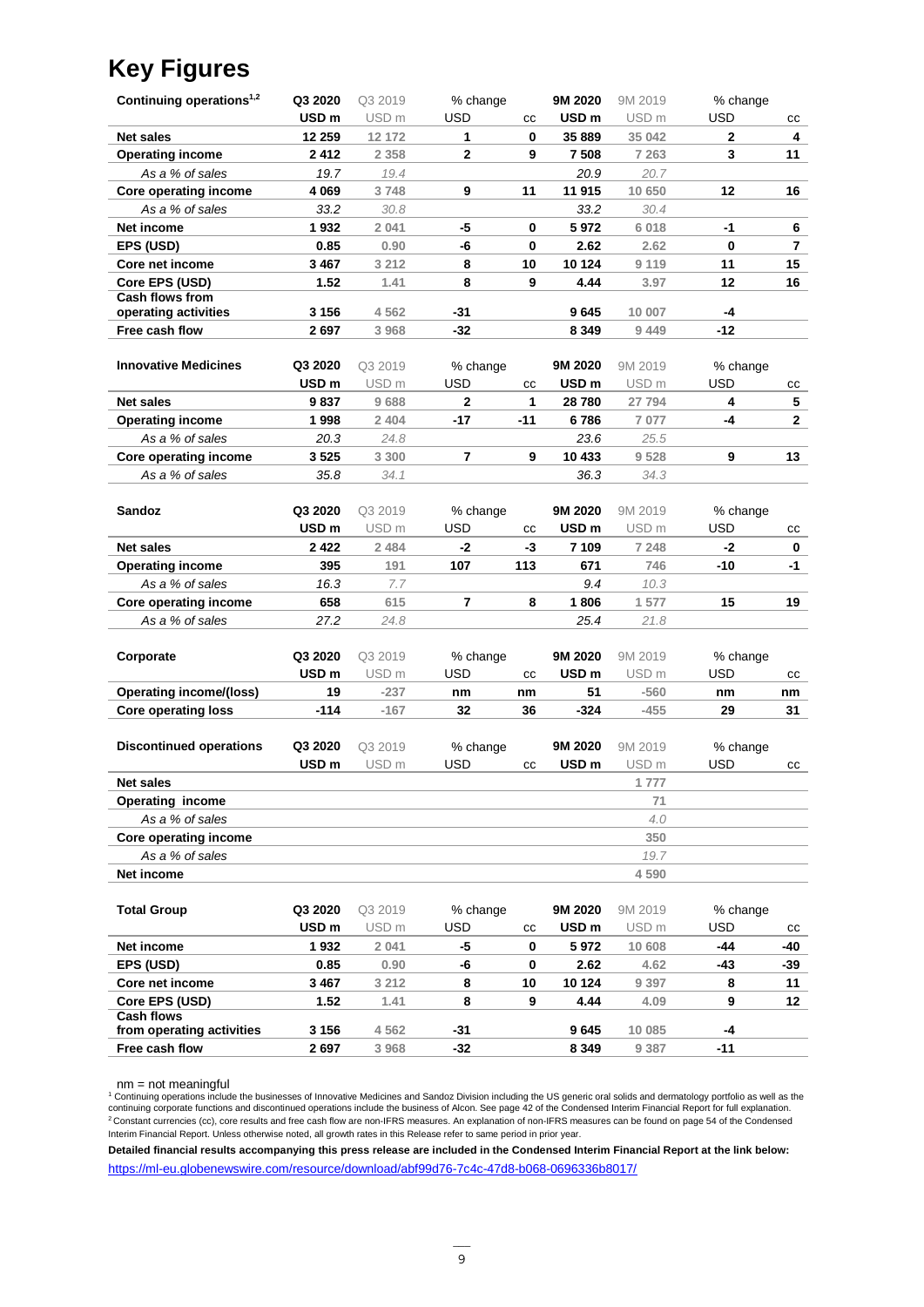### **Disclaimer**

This press release contains forward-looking statements within the meaning of the United States Private Securities Litigation Reform Act of 1995, that can generally be identified by words such as "continuing," "guidance," "expected," "to grow," "continues," "to deliver," "to evolve," "continue," "to help," "remain," "remains," "growth," "to supplement," "investigational," "believe," "ongoing," "demonstrating," " to support," "evolve," "taking," "allowing," "will," "launch," "estimated," "impact," "submissions," "focus," "launches," "innovation," "potential," "commitments," "commitment," "pipeline," "aims," "would," "growing," "expanding," "priority," "outlook," "unforeseen," "forecast," "prevail," "enter," "to improve," "transformative," "innovative," "manageable disruptions," "ongoing disruptions," "to facilitate," "ambition," "trends," "expands," "to progress," "would," "to delay," "anticipate," "expect," "to meet," "continuously," "committed," or similar expressions, or by express or implied discussions regarding potential new products, potential new indications for existing products, potential product launches, or regarding potential future revenues from any such products; or regarding the impact of the COVID-19 pandemic on certain therapeutic areas including dermatology, ophthalmology and the Sandoz retail business, and on drug development operations; or regarding potential future, pending or announced transactions; regarding potential future sales or earnings of the Group or any of its divisions; or by discussions of strategy, plans, expectations or intentions; or regarding the Group's liquidity or cash flow positions and its ability to meet its ongoing financial obligations and operational needs; or regarding our collaboration with the African Union to supply medicines for treatment of COVID-19. Such forward-looking statements are based on the current beliefs and expectations of management regarding future events, and are subject to significant known and unknown risks and uncertainties. Should one or more of these risks or uncertainties materialize, or should underlying assumptions prove incorrect, actual results may vary materially from those set forth in the forward-looking statements. You should not place undue reliance on these statements. In particular, our expectations could be affected by, among other things: liquidity or cash flow disruptions affecting our ability to meet our ongoing financial obligations and to support our ongoing business activities; the impact of the COVID-19 pandemic on enrollment in, initiation and completion of our clinical trials in the future, and research and development timelines; the impact of a partial or complete failure of the return to normal global healthcare systems including prescription dynamics, particularly in ophthalmology, in the fourth quarter of 2020; global trends toward healthcare cost containment, including ongoing government, payer and general public pricing and reimbursement pressures and requirements for increased pricing transparency; uncertainties regarding potential significant breaches of data security or data privacy, or disruptions of our information technology systems; regulatory actions or delays or government regulation generally, including potential regulatory actions or delays with respect to the development of the products described in this press release; the potential that the strategic benefits, synergies or opportunities expected from the transactions described, may not be realized or may be more difficult or take longer to realize than expected; the uncertainties in the research and development of new healthcare products, including clinical trial results and additional analysis of existing clinical data; our ability to obtain or maintain proprietary intellectual property protection, including the ultimate extent of the impact on Novartis of the loss of patent protection and exclusivity on key products; safety, quality, data integrity, or manufacturing issues; uncertainties involved in the development or adoption of potentially transformational technologies and business models; uncertainties regarding actual or potential legal proceedings, investigations or disputes; our performance on environmental, social and governance measures; general political, economic and business conditions, including the effects of and efforts to mitigate pandemic diseases such as COVID-19; uncertainties regarding future global exchange rates; uncertainties regarding future demand for our products; and other risks and factors referred to in Novartis AG's current Form 20-F on file with the US Securities and Exchange Commission. Novartis is providing the information in this press release as of this date and does not undertake any obligation to update any forward-looking statements as a result of new information, future events or otherwise.

All product names appearing in italics are trademarks owned by or licensed to Novartis Group companies.